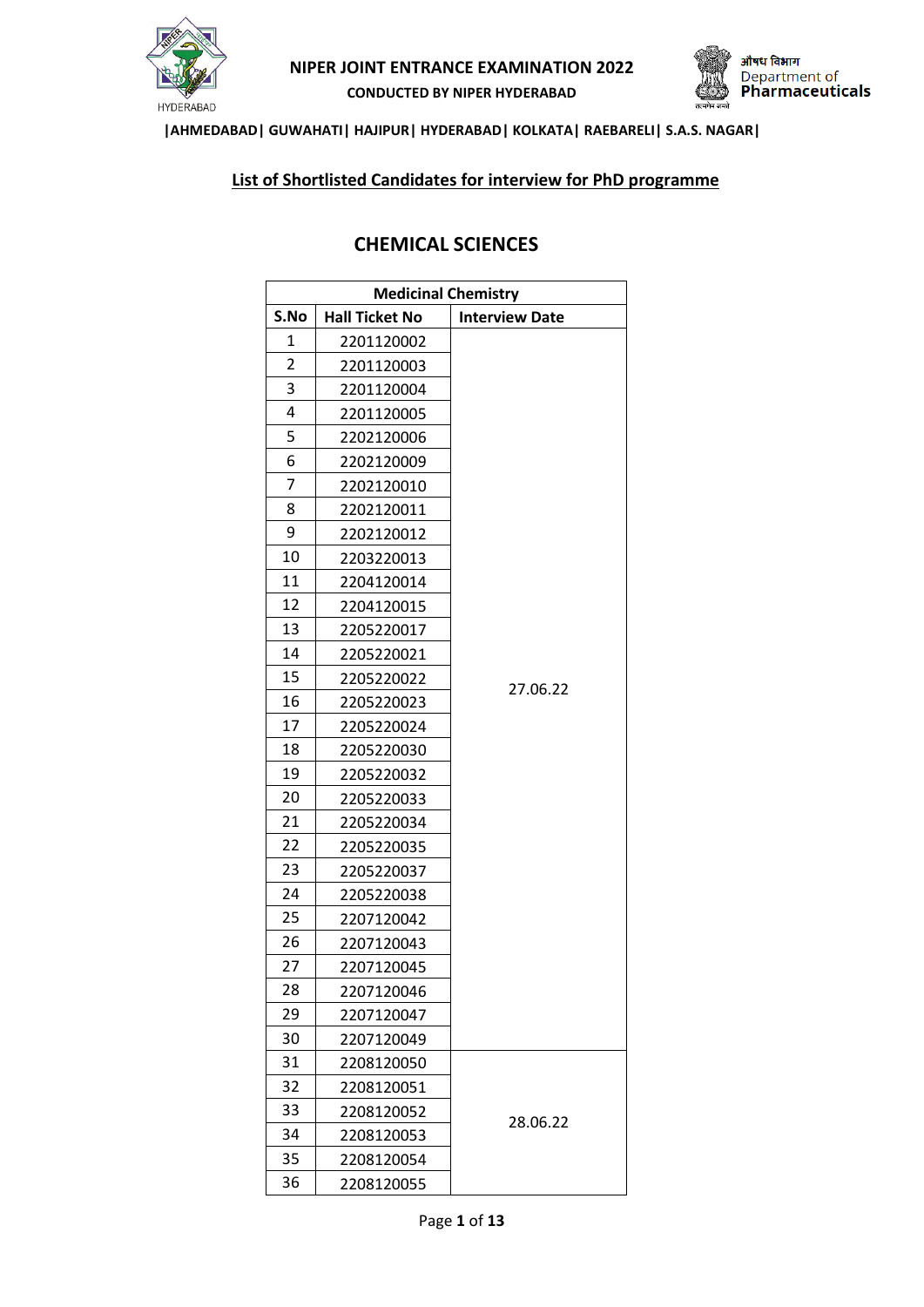| 37 | 2208120056 |          |
|----|------------|----------|
| 38 | 2208120057 |          |
| 39 | 2208120058 |          |
| 40 | 2208120059 |          |
| 41 | 2208120060 |          |
| 42 | 2208120061 |          |
| 43 | 2208120064 |          |
| 44 | 2209220065 |          |
| 45 | 2209220067 |          |
| 46 | 2209220068 |          |
| 47 | 2209220069 |          |
| 48 | 2209220070 |          |
| 49 | 2209220071 |          |
| 50 | 2209220073 |          |
| 51 | 2209220075 |          |
| 52 | 2209220076 |          |
| 53 | 2209220077 |          |
| 54 | 2209220082 |          |
| 55 | 2209220083 |          |
| 56 | 2209220084 |          |
| 57 | 2209220085 |          |
| 58 | 2209220087 |          |
| 59 | 2209220088 |          |
| 60 | 2210120089 |          |
| 61 | 2211120090 |          |
| 62 | 2211120091 |          |
| 63 | 2211120092 |          |
| 64 | 2211120094 |          |
| 65 | 2211120096 |          |
| 66 | 2211120098 |          |
| 67 | 2211120101 |          |
| 68 | 2211120102 |          |
| 69 | 2211120103 |          |
| 70 | 2211120104 |          |
| 71 | 2211120106 |          |
| 72 | 2211120108 | 29.06.22 |
| 73 | 2211120110 |          |
| 74 | 2211120111 |          |
| 75 | 2211120114 |          |
| 76 | 2211120117 |          |
| 77 | 2211120118 |          |
| 78 | 2211120120 |          |
| 79 | 2211120121 |          |
| 80 | 2212220124 |          |
| 81 | 2212220125 |          |
| 82 | 2212220126 |          |
| 83 | 2212220127 |          |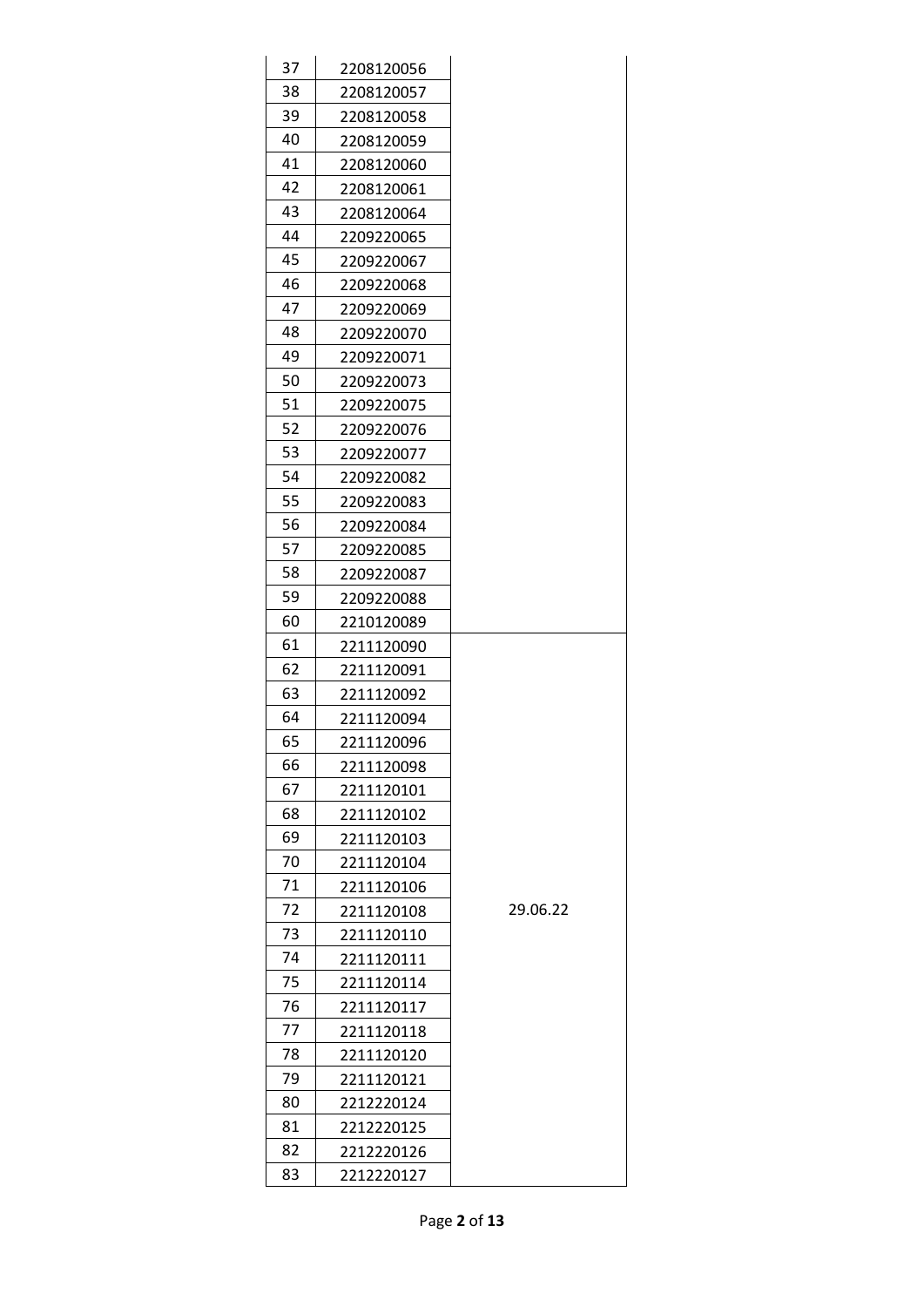| 84  | 2212220129 |          |
|-----|------------|----------|
| 85  | 2212220130 |          |
| 86  | 2212220131 |          |
| 87  | 2212220132 |          |
| 88  | 2212220133 |          |
| 89  | 2212220134 |          |
| 90  | 2212220135 |          |
| 91  | 2212220136 |          |
| 92  | 2212220137 |          |
| 93  | 2212220138 |          |
| 94  | 2212220139 |          |
| 95  | 2212220140 |          |
| 96  | 2212220141 |          |
| 97  | 2212220142 |          |
| 98  | 2213320143 |          |
| 99  | 2213320144 |          |
| 100 | 2213320145 |          |
| 101 | 2213320149 |          |
| 102 | 2213320150 |          |
| 103 | 2213320151 | 30.06.22 |
| 104 | 2213320152 |          |
| 105 | 2213320153 |          |
| 106 | 2214220155 |          |
| 107 | 2214220157 |          |
| 108 | 2214220158 |          |
| 109 | 2217120160 |          |
| 110 | 2217120161 |          |
| 111 | 2218120162 |          |
| 112 | 2218120164 |          |
| 113 | 2218120166 |          |
| 114 | 2218120167 |          |
| 115 | 2218120168 |          |

| <b>Natural Products</b> |                       |                       |
|-------------------------|-----------------------|-----------------------|
| S.No                    | <b>Hall Ticket No</b> | <b>Interview Date</b> |
| 1                       | 2201120001            |                       |
| $\overline{2}$          | 2205220026            |                       |
| 3                       | 2205220031            |                       |
| 4                       | 2207120041            |                       |
| 5                       | 2207120048            |                       |
| 6                       | 2209220079            | 27.06.22              |
| 7                       | 2209220080            |                       |
| 8                       | 2211120097            |                       |
| 9                       | 2211120099            |                       |
| 10                      | 2211120113            |                       |
| 11                      | 2211120115            |                       |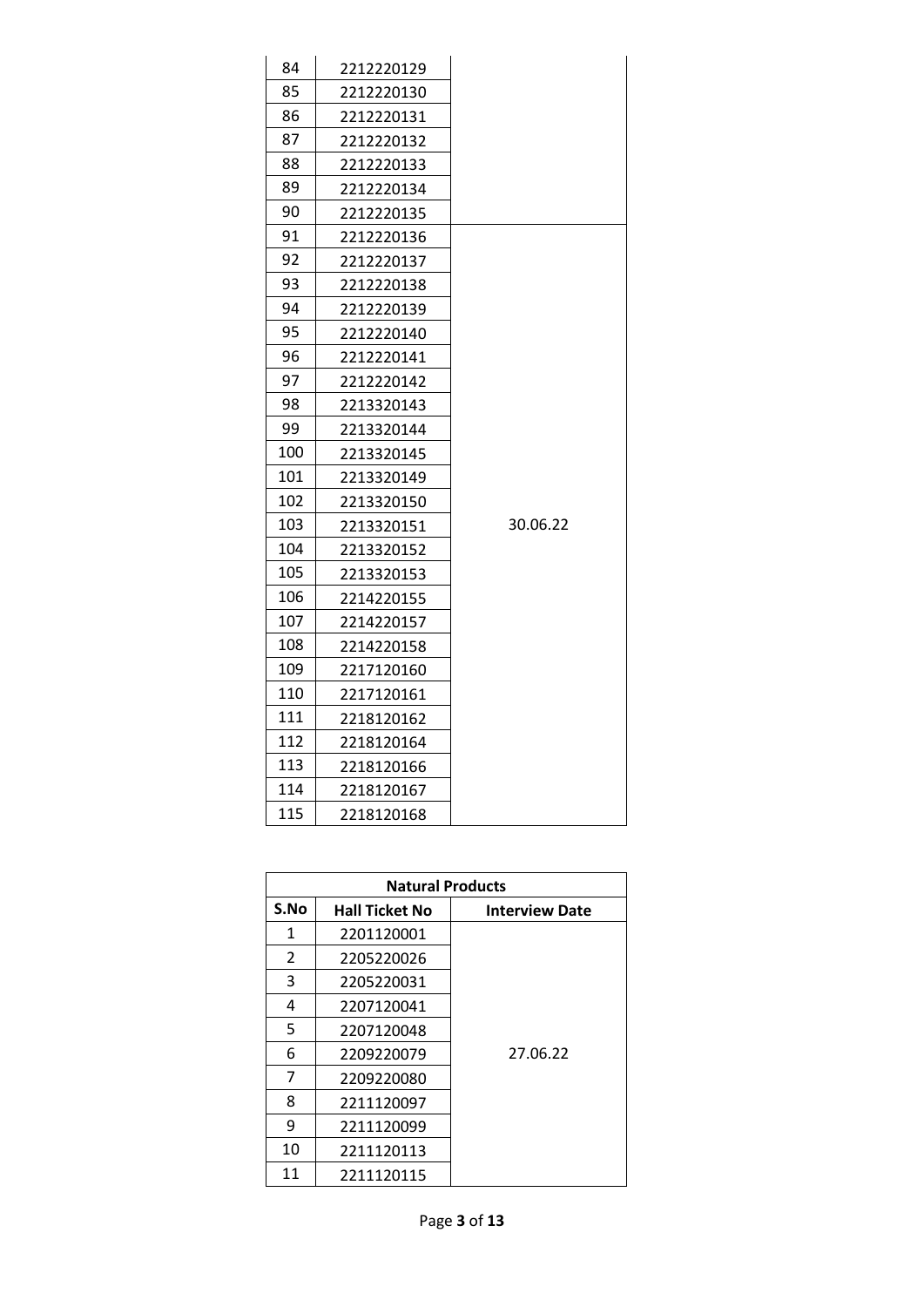| 12 | 2211120116 |
|----|------------|
| 13 | 2213320148 |
| 14 | 2213320154 |

| <b>Pharmaceutical Technology (Process Chemistry)</b> |                       |                       |  |
|------------------------------------------------------|-----------------------|-----------------------|--|
| S.No                                                 | <b>Hall Ticket No</b> | <b>Interview Date</b> |  |
| 1                                                    | 2205220016            |                       |  |
| 2                                                    | 2205220018            |                       |  |
| 3                                                    | 2205220020            |                       |  |
| 4                                                    | 2205220027            |                       |  |
| 5                                                    | 2205220028            | 29.06.22              |  |
| 6                                                    | 2205220036            |                       |  |
| 7                                                    | 2211120123            |                       |  |
| 8                                                    | 2213320146            |                       |  |
| 9                                                    | 2214220156            |                       |  |
| 10                                                   | 2218120163            |                       |  |

| <b>Pharmacoinformatics</b> |                       |                       |
|----------------------------|-----------------------|-----------------------|
| S.No                       | <b>Hall Ticket No</b> | <b>Interview Date</b> |
| 1                          | 2202120007            |                       |
| 2                          | 2202120008            |                       |
| 3                          | 2205220019            |                       |
| 4                          | 2205220025            |                       |
| 5                          | 2208120063            |                       |
| 6                          | 2209220074            | 29.06.22              |
| 7                          | 2211120100            |                       |
| 8                          | 2211120112            |                       |
| 9                          | 2212220128            |                       |
| 10                         | 2213120147            |                       |
| 11                         | 2215120159            |                       |

# **BIOLOGICAL SCIENCES**

| <b>Pharmacology &amp; Toxicology</b> |                       |                       |
|--------------------------------------|-----------------------|-----------------------|
| S.No                                 | <b>Hall Ticket No</b> | <b>Interview Date</b> |
| 1                                    | 2201130004            |                       |
| 2                                    | 2201130005            |                       |
| 3                                    | 2201130006            |                       |
| 4                                    | 2202130010            |                       |
| 5                                    | 2203230019            | 27.06.22              |
| 6                                    | 2203230020            |                       |
| 7                                    | 2204130021            |                       |
| 8                                    | 2204130025            |                       |
| q                                    | 2204130026            |                       |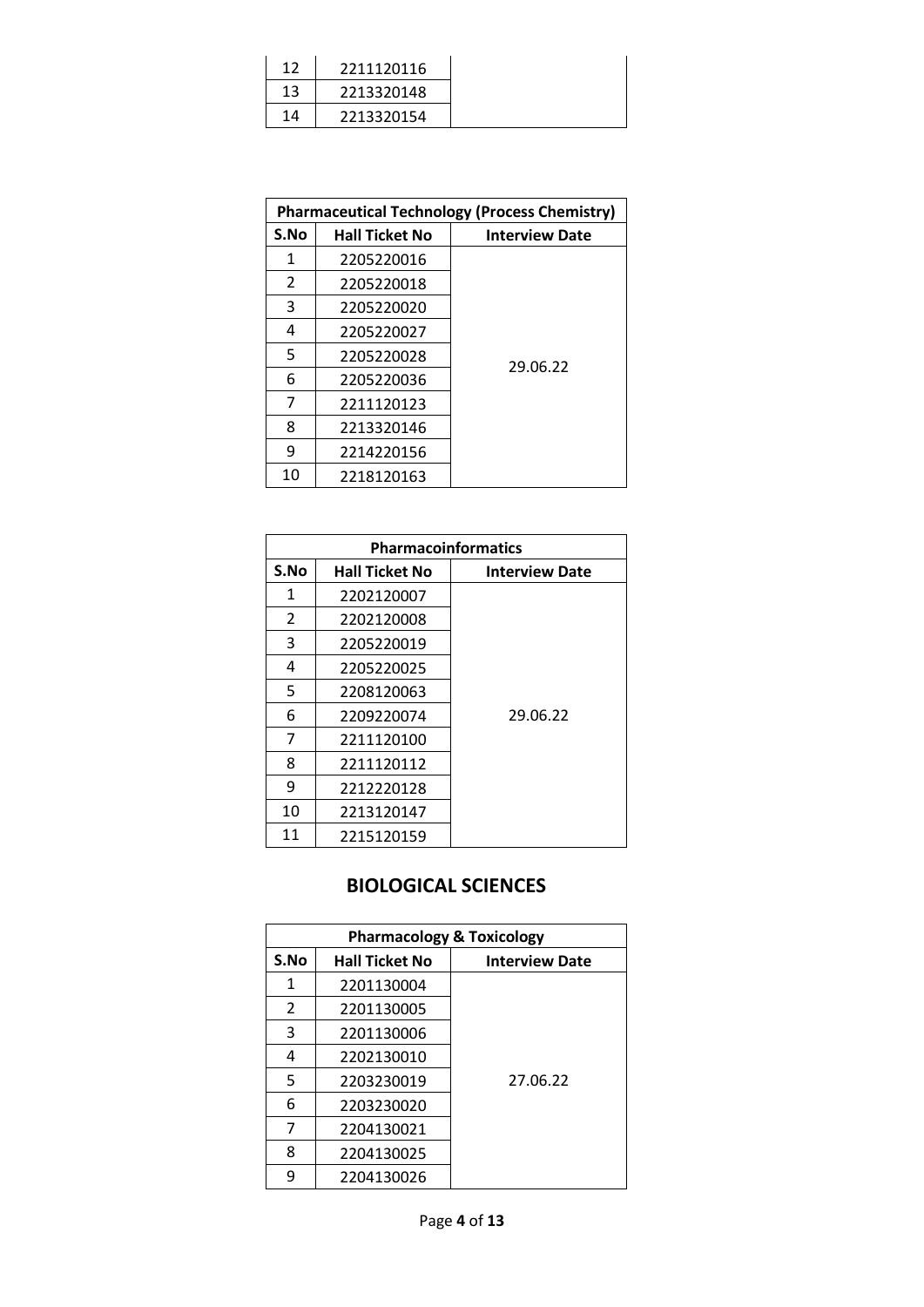| 10       | 2204130027 |          |
|----------|------------|----------|
| 11       | 2204130028 |          |
| 12       | 2205230036 |          |
| 13       | 2205230041 |          |
| 14       | 2206130043 |          |
| 15       | 2206130044 |          |
| 16       | 2206130045 |          |
| 17       | 2207130046 |          |
| 18       | 2207130047 |          |
| 19       | 2207130049 |          |
| 20       | 2207130050 |          |
| 21       | 2207130054 |          |
| 22       | 2207130055 |          |
| 23       | 2207130056 |          |
| 24       | 2207130062 |          |
| 25       | 2207130063 |          |
| 26       | 2207130066 |          |
| 27       | 2208130071 |          |
| 28       | 2208130072 |          |
| 29       | 2208130074 |          |
| 30       | 2208130075 |          |
| 31       | 2208130077 |          |
| 32       | 2208130079 |          |
| 33       | 2208130080 |          |
| 34       | 2208130086 |          |
| 35       | 2208130087 |          |
| 36       | 2208130093 |          |
| 37       | 2208130094 |          |
| 38       | 2209230097 |          |
| 39       | 2209230100 |          |
| 40       | 2209230103 |          |
| 41       | 2209230104 |          |
| 42       | 2209230105 |          |
| 43       | 2209230107 | 28.06.22 |
| 44       | 2209230108 |          |
| 45       | 2209230109 |          |
| 46       | 2209230110 |          |
| 47       | 2209230111 |          |
| 48       | 2209230113 |          |
| 49       | 2209230120 |          |
| 50       | 2209230124 |          |
| 51       | 2209230125 |          |
| 52       | 2209230129 |          |
| 53<br>54 | 2209230131 |          |
| 55       | 2209230132 |          |
| 56       | 2209230136 |          |
|          | 2209230137 |          |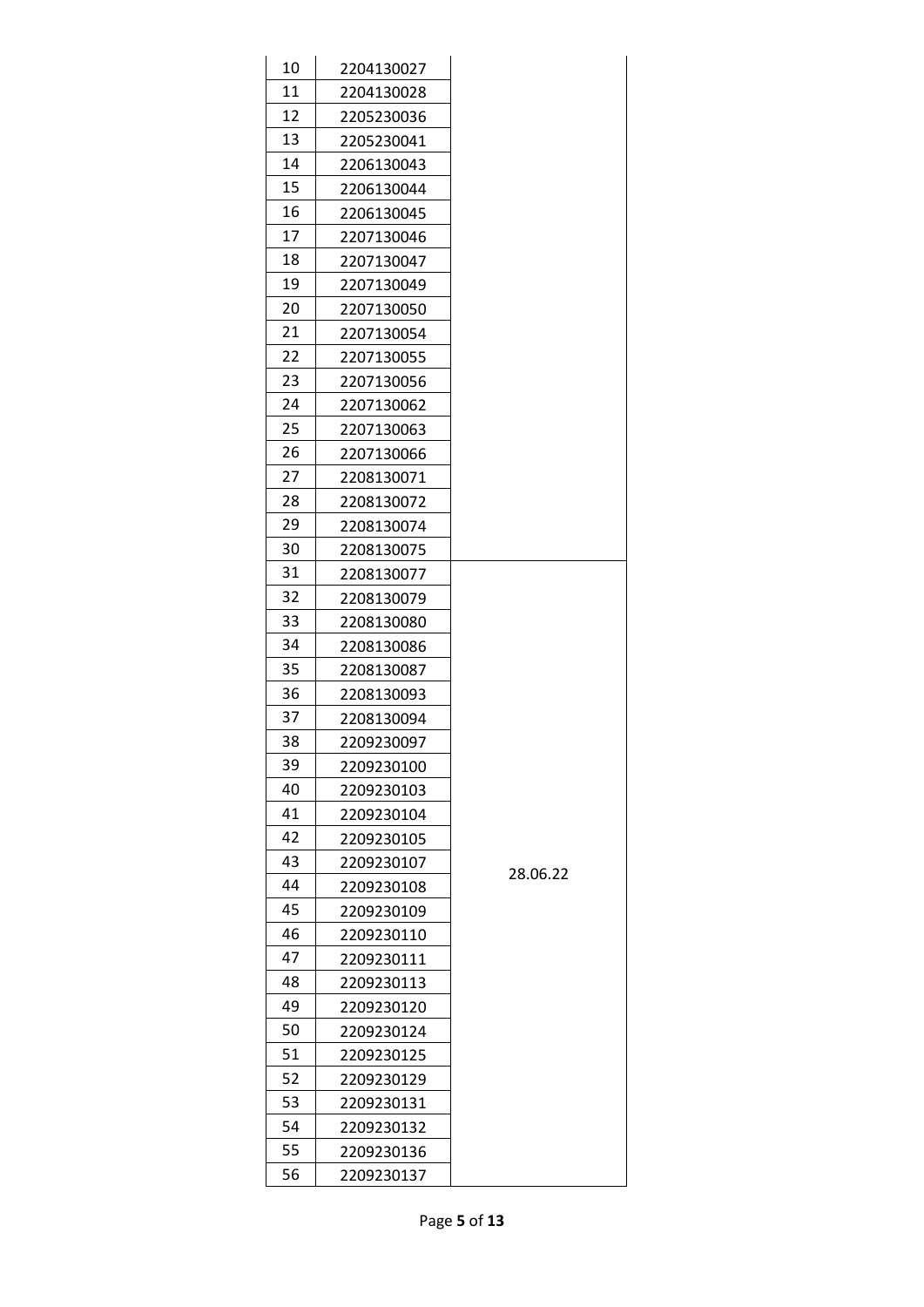| 57         | 2209230138 |          |
|------------|------------|----------|
| 58         | 2210130142 |          |
| 59         | 2211130144 |          |
| 60         | 2211130145 |          |
| 61         | 2211130146 |          |
| 62         | 2211130147 |          |
| 63         | 2211130149 |          |
| 64         | 2211130151 |          |
| 65         | 2211130152 |          |
| 66         | 2211130154 |          |
| 67         | 2211130155 |          |
| 68         | 2211130156 |          |
| 69         | 2211130157 |          |
| 70         | 2211130158 |          |
| 71         | 2211130159 |          |
| 72         | 2211130161 |          |
| 73         | 2211130162 |          |
| 74         | 2211130163 |          |
| 75         | 2211130164 | 29.06.22 |
| 76         | 2212230168 |          |
| 77         | 2212230170 |          |
| 78         | 2212230171 |          |
| 79         | 2212230172 |          |
| 80         | 2212230174 |          |
| 81         | 2212230175 |          |
| 82         | 2212230177 |          |
| 83         | 2212230179 |          |
| 84         | 2212230180 |          |
| 85         | 2212230181 |          |
| 86         | 2212230183 |          |
| 87         | 2212230184 |          |
| 88         | 2212230187 |          |
| 89         | 2212230189 |          |
| 90         | 2212230190 |          |
| 91         | 2212230198 |          |
| 92         | 2212230202 |          |
| 93<br>94   | 2213330205 |          |
|            | 2213330210 |          |
| 95         | 2213330211 |          |
| 96<br>97   | 2213330217 | 30.06.22 |
|            | 2213330218 |          |
| 98         | 2214230223 |          |
| 99         | 2214230224 |          |
| 100<br>101 | 2214230227 |          |
|            | 2214230228 |          |
| 102<br>103 | 2214230229 |          |
|            | 2215130231 |          |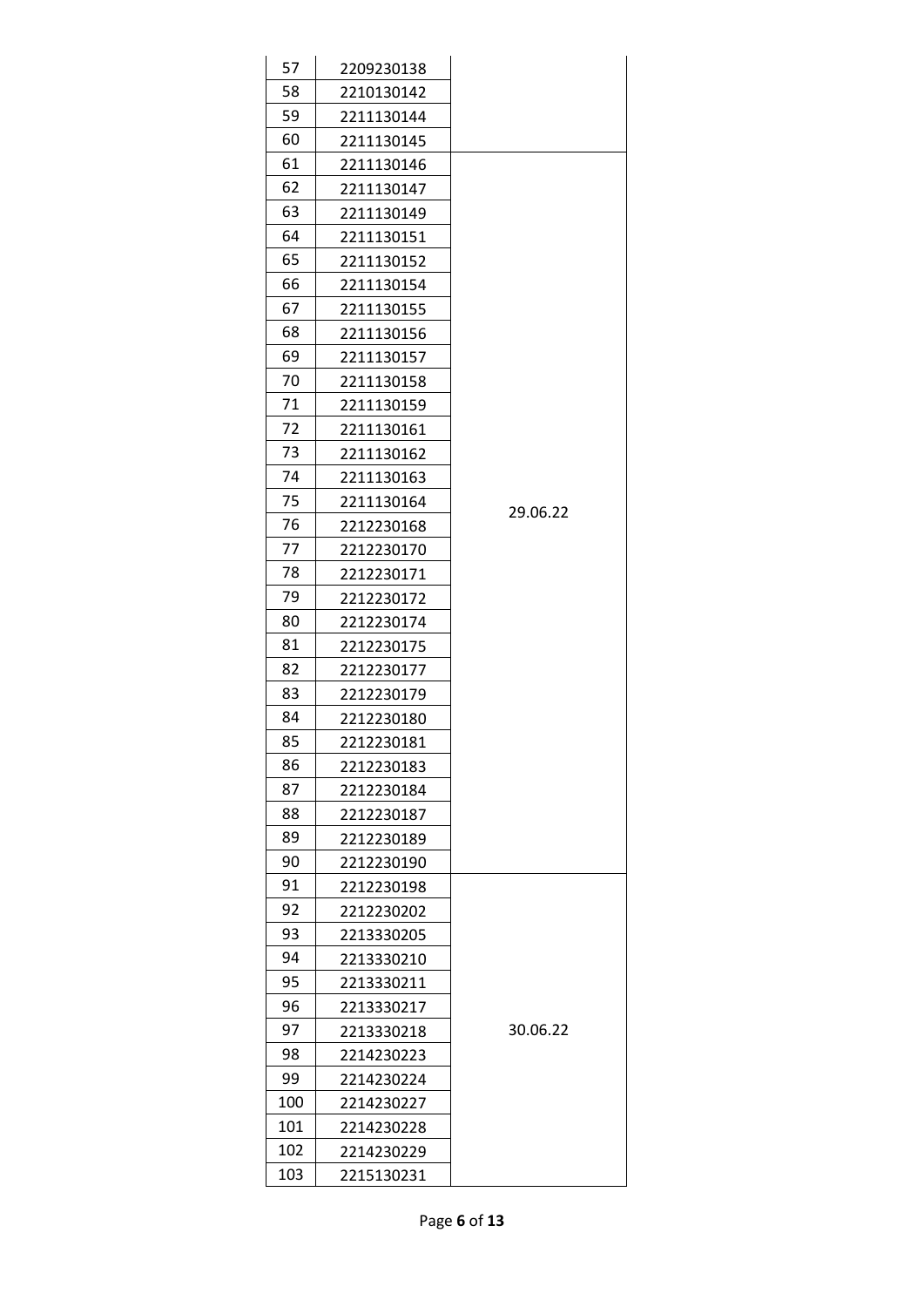| 104 | 2215130235 |
|-----|------------|
| 105 | 2215130236 |
| 106 | 2215130238 |
| 107 | 2215130239 |
| 108 | 2215130243 |
| 109 | 2215130246 |
| 110 | 2215130250 |
| 111 | 2215130251 |
| 112 | 2215130255 |
| 113 | 2215130258 |
| 114 | 2216130259 |
| 115 | 2217130264 |
| 116 | 2217130268 |
| 117 | 2217130269 |
| 118 | 2218130272 |
| 119 | 2218130273 |
| 120 | 2218130274 |
| 121 | 2218130278 |

| Biotechnology  |                       |                       |
|----------------|-----------------------|-----------------------|
| S.No           | <b>Hall Ticket No</b> | <b>Interview Date</b> |
| 1              | 2202130011            |                       |
| $\overline{2}$ | 2202130015            |                       |
| 3              | 2204130029            |                       |
| 4              | 2205230032            |                       |
| 5              | 2205230033            |                       |
| 6              | 2205230042            |                       |
| $\overline{7}$ | 2207130048            |                       |
| 8              | 2207130051            |                       |
| 9              | 2208130070            |                       |
| 10             | 2208130078            | 27.06.22              |
| 11             | 2208130081            |                       |
| 12             | 2208130082            |                       |
| 13             | 2208130083            |                       |
| 14             | 2208130084            |                       |
| 15             | 2208130085            |                       |
| 16             | 2208130088            |                       |
| 17             | 2211130160            |                       |
| 18             | 2211130166            |                       |
| 19             | 2212230186            |                       |
| 20             | 2212230193            |                       |
| 21             | 2212230196            |                       |
| 22             | 2212230200            | 28.06.22              |
| 23             | 2212230203            |                       |
| 24             | 2212230204            |                       |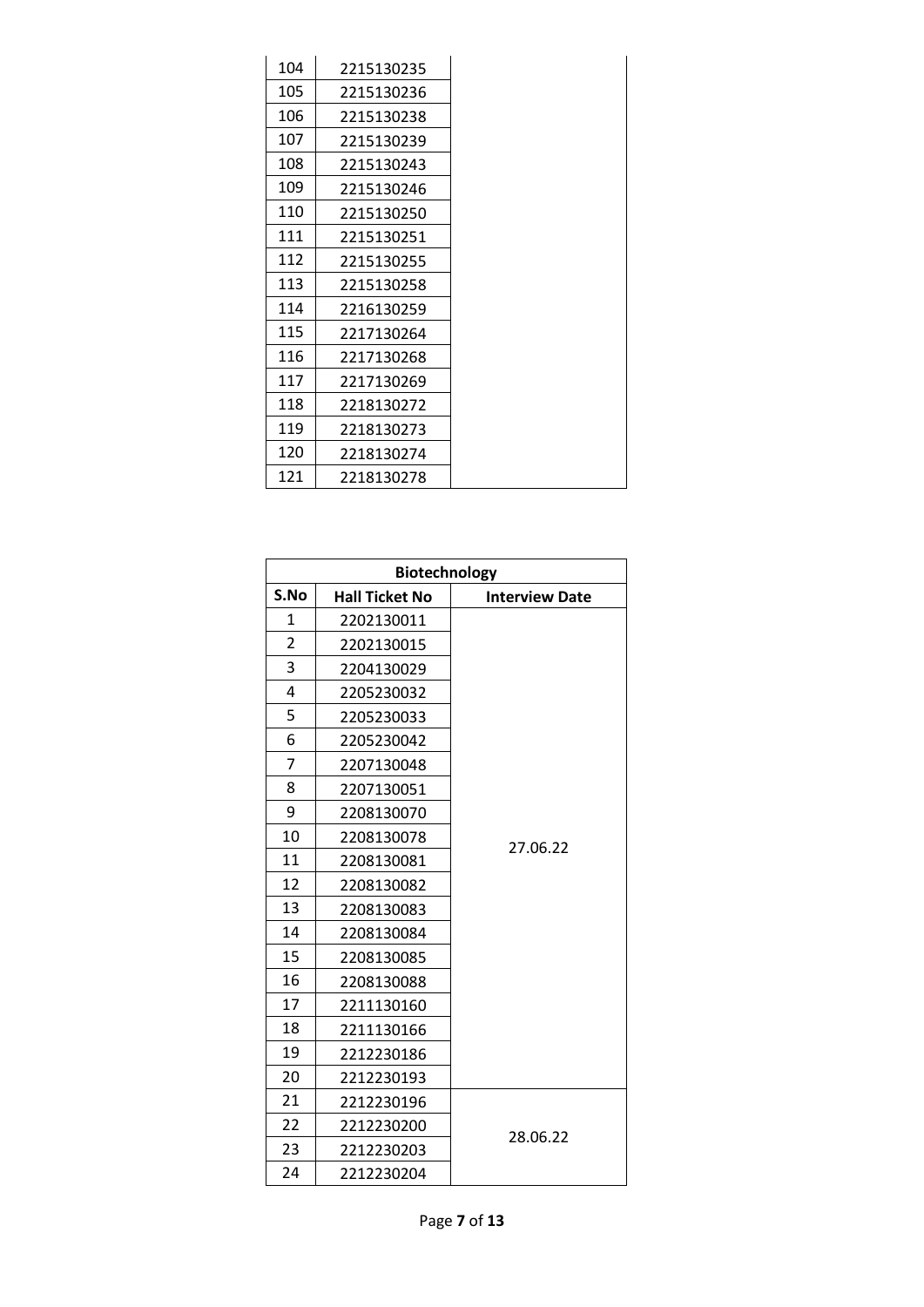| 25 | 2213330206 |
|----|------------|
| 26 | 2214230225 |
| 27 | 2215130230 |
| 28 | 2215130232 |
| 29 | 2215130234 |
| 30 | 2215130240 |
| 31 | 2215130242 |
| 32 | 2215130244 |
| 33 | 2215130245 |
| 34 | 2215130248 |
| 35 | 2215130252 |
| 36 | 2215130253 |
| 37 | 2215130254 |
| 38 | 2216130260 |

| <b>Pharmacy Practice</b> |                       |                       |
|--------------------------|-----------------------|-----------------------|
| S.No                     | <b>Hall Ticket No</b> | <b>Interview Date</b> |
| 1                        | 2202130013            |                       |
| $\overline{2}$           | 2207130053            |                       |
| 3                        | 2207130058            |                       |
| 4                        | 2208130091            |                       |
| 5                        | 2209230112            |                       |
| 6                        | 2209230114            |                       |
| 7                        | 2209230115            |                       |
| 8                        | 2209230117            |                       |
| 9                        | 2209230126            |                       |
| 10                       | 2209230134            | 28.06.22              |
| 11                       | 2210130141            |                       |
| 12                       | 2213330214            |                       |
| 13                       | 2215130233            |                       |
| 14                       | 2215130241            |                       |
| 15                       | 2215130247            |                       |
| 16                       | 2215130257            |                       |
| 17                       | 2217130261            |                       |
| 18                       | 2217130263            |                       |
| 19                       | 2217130265            |                       |

## **PHARMACEUTICAL SCIENCES**

| <b>Medical Devices</b> |                       |                       |
|------------------------|-----------------------|-----------------------|
| S.No                   | <b>Hall Ticket No</b> | <b>Interview Date</b> |
| 1                      | 2201140011            |                       |
| 2                      | 2201140024            |                       |
| ર                      | 2207140072            | 28.06.22              |
|                        | 2208140098            |                       |
|                        | 2208140106            |                       |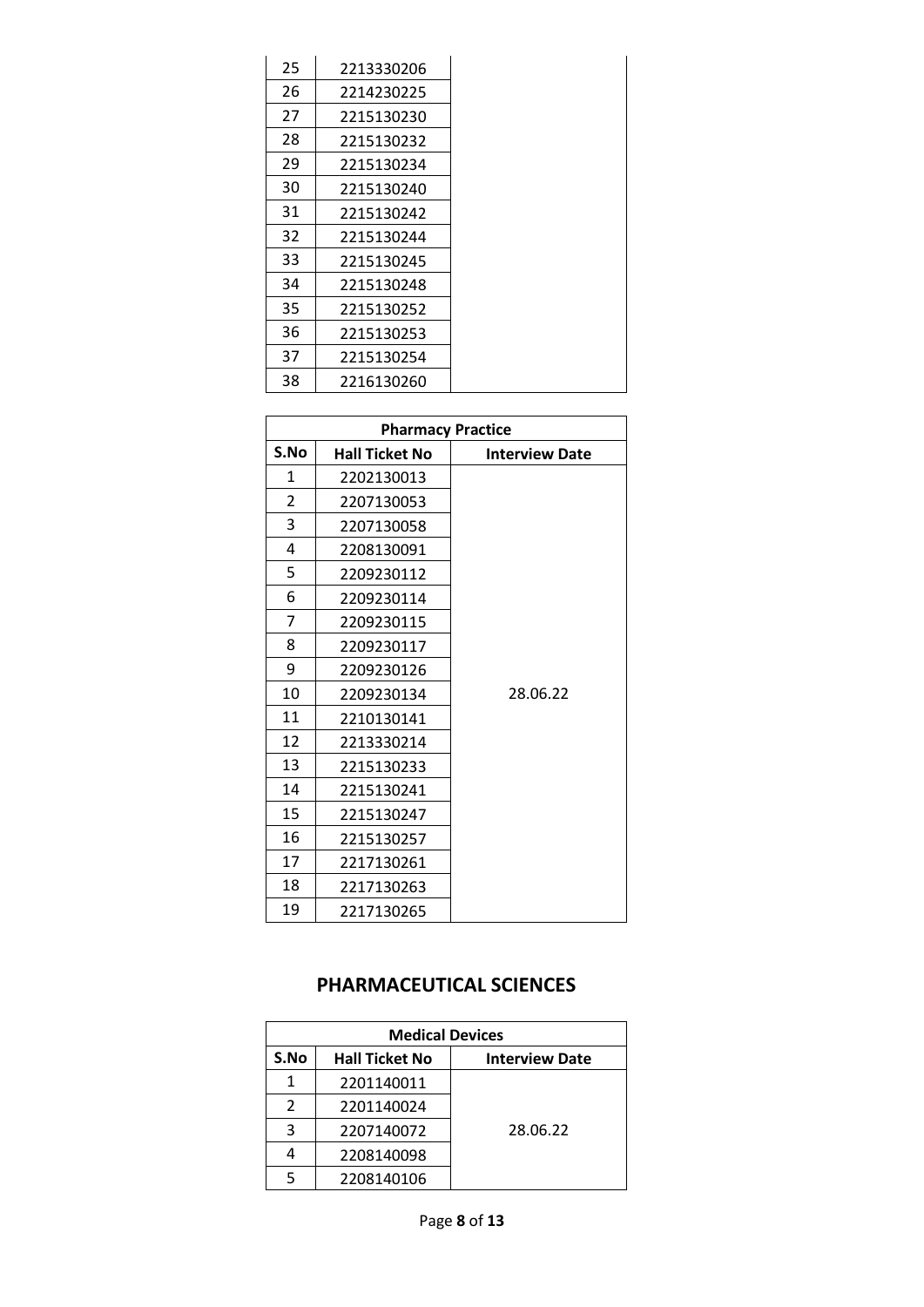| 6 | 2209240114 |
|---|------------|
|   | 2209240116 |
| 8 | 2213340211 |
| q | 2218140232 |

| <b>Pharmaceutical Analysis</b> |                       |                       |
|--------------------------------|-----------------------|-----------------------|
| S.No                           | <b>Hall Ticket No</b> | <b>Interview Date</b> |
| 1                              | 2201140001            |                       |
| $\overline{2}$                 | 2201140003            |                       |
| 3                              | 2201140005            |                       |
| 4                              | 2201140007            |                       |
| 5                              | 2201140009            |                       |
| 6                              | 2201140010            |                       |
| 7                              | 2201140012            |                       |
| 8                              | 2201140014            |                       |
| 9                              | 2201140018            |                       |
| 10                             | 2201140020            |                       |
| 11                             | 2201140021            |                       |
| 12                             | 2201140022            |                       |
| 13                             | 2202140031            |                       |
| 14                             | 2202140034            |                       |
| 15                             | 2202140035            |                       |
| 16                             | 2203240038            |                       |
| 17                             | 2205240044            | 29.06.22              |
| 18                             | 2205240046            |                       |
| 19                             | 2205240047            |                       |
| 20                             | 2205240050            |                       |
| 21                             | 2205240051            |                       |
| 22                             | 2206140052            |                       |
| 23                             | 2207140059            |                       |
| 24                             | 2207140065            |                       |
| 25                             | 2207140071            |                       |
| 26                             | 2208140077            |                       |
| 27                             | 2208140078            |                       |
| 28                             | 2208140081            |                       |
| 29                             | 2208140086            |                       |
| 30                             | 2208140090            |                       |
| 31                             | 2208140096            |                       |
| 32                             | 2208140099            |                       |
| 33                             | 2209240110            |                       |
| 34                             | 2209240111            |                       |
| 35                             | 2209240113            |                       |
| 36                             | 2209240120            |                       |
| 37                             | 2209240121            | 30.06.22              |
| 38                             | 2209240122            |                       |
| 39                             | 2209240123            |                       |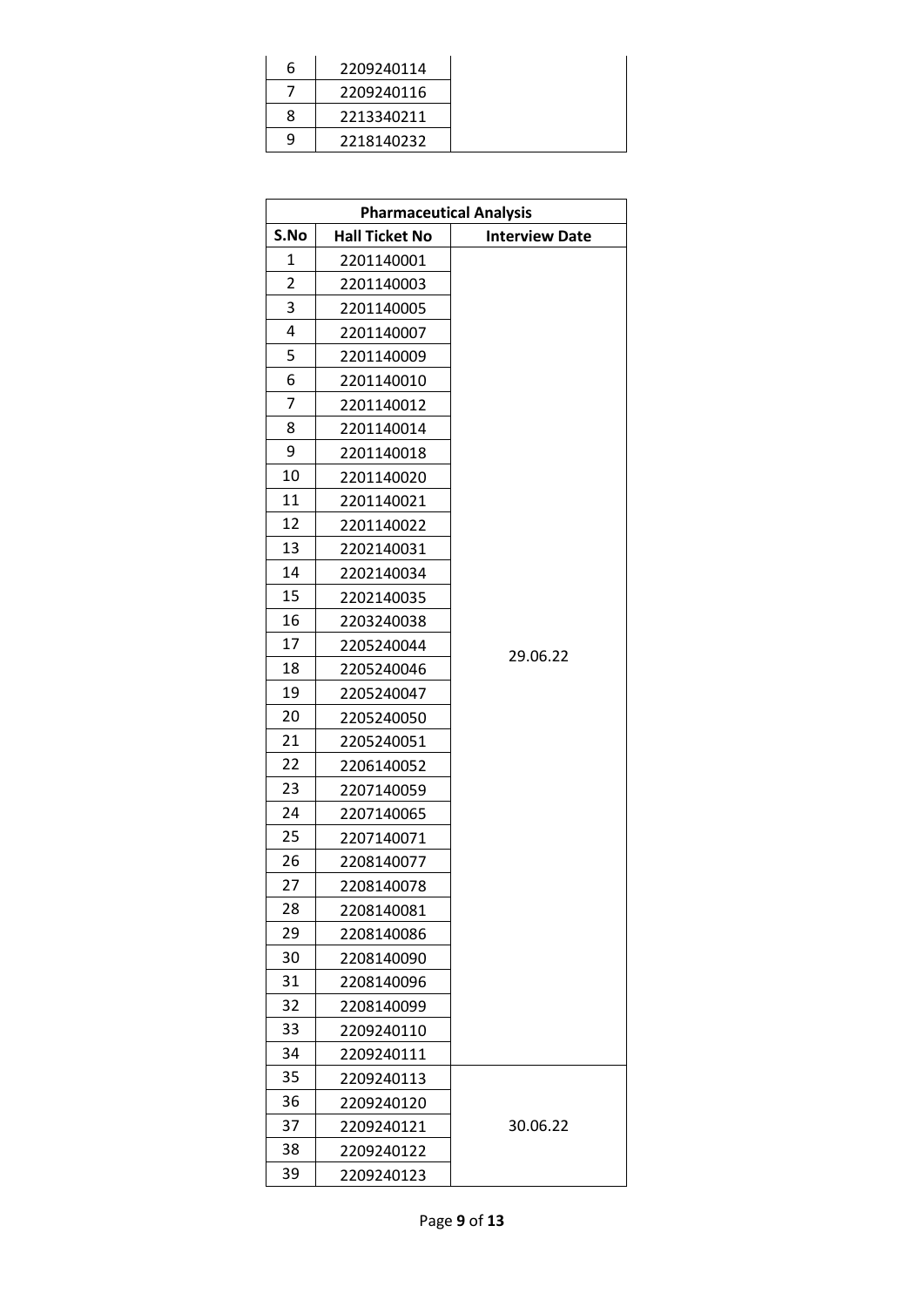| 40 | 2209240124 |
|----|------------|
| 41 | 2209240125 |
| 42 | 2209240127 |
| 43 | 2209240129 |
| 44 | 2209240130 |
| 45 | 2209240133 |
| 46 | 2209240135 |
| 47 | 2209240140 |
| 48 | 2209240141 |
| 49 | 2209240146 |
| 50 | 2209240148 |
| 51 | 2209240151 |
| 52 | 2209240153 |
| 53 | 2209240154 |
| 54 | 2209240155 |
| 55 | 2209240161 |
| 56 | 2209240164 |
| 57 | 2211140169 |
| 58 | 2211140171 |
| 59 | 2212240182 |
| 60 | 2213340200 |
| 61 | 2214240219 |
| 62 | 2215140222 |
| 63 | 2217140225 |
| 64 | 2217140230 |
| 65 | 2218140231 |
| 66 | 2218140235 |
| 67 | 2218140237 |
| 68 | 2218140240 |
|    |            |

| <b>Pharmaceutical Technology (Formulations)</b> |                       |                       |
|-------------------------------------------------|-----------------------|-----------------------|
| S.No                                            | <b>Hall Ticket No</b> | <b>Interview Date</b> |
|                                                 | 2209240162            | 30.06.22              |
|                                                 | 2211140174            |                       |

| <b>Pharmaceutics</b> |                       |                       |
|----------------------|-----------------------|-----------------------|
| S.No                 | <b>Hall Ticket No</b> | <b>Interview Date</b> |
| 1                    | 2201140002            |                       |
| 2                    | 2201140004            |                       |
| 3                    | 2201140006            |                       |
| 4                    | 2201140008            | 27.06.22              |
| 5                    | 2201140013            |                       |
| 6                    | 2201140015            |                       |
|                      | 2201140016            |                       |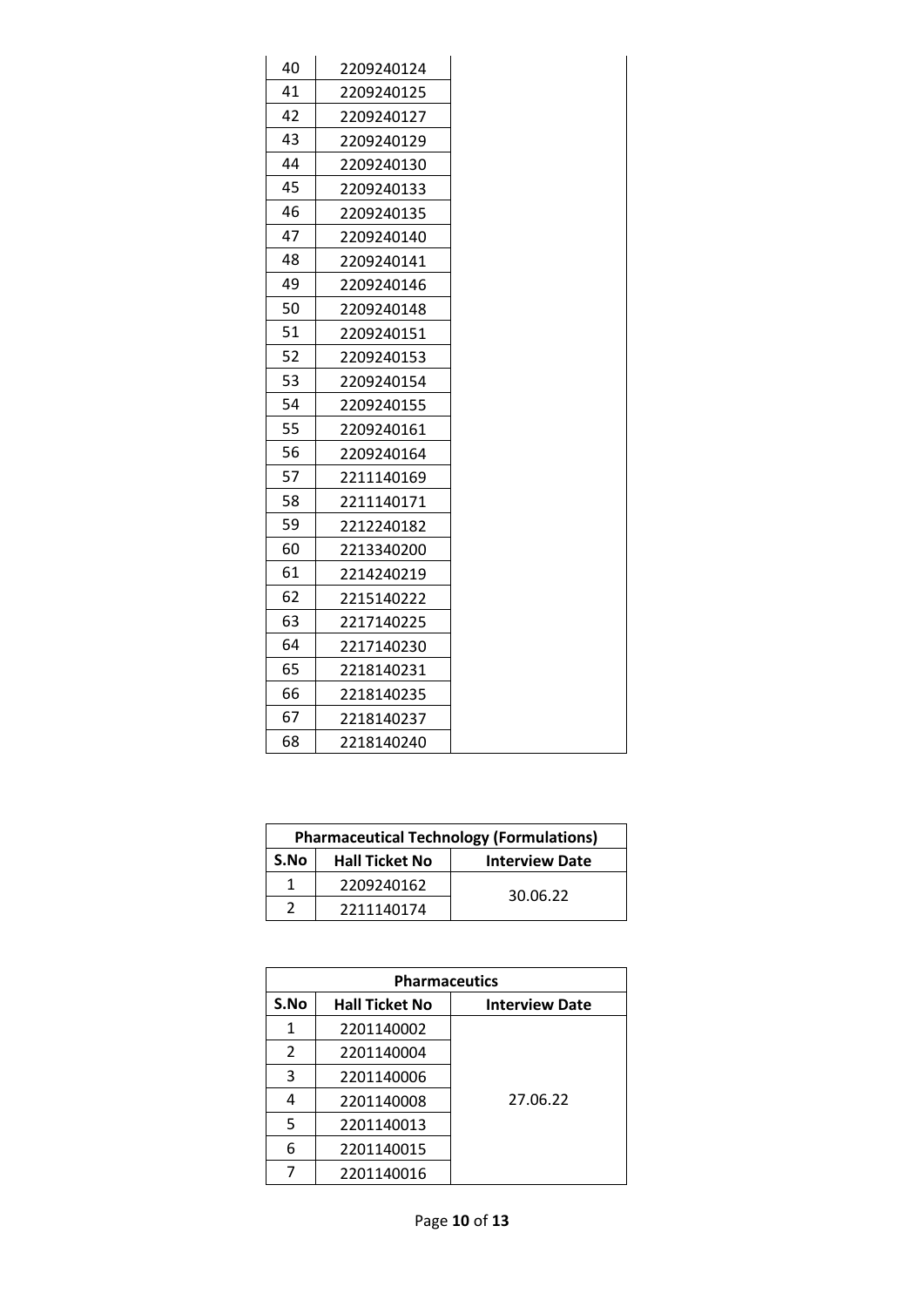| 8  | 2201140017 |          |
|----|------------|----------|
| 9  | 2201140023 |          |
| 10 | 2201140026 |          |
| 11 | 2201140029 |          |
| 12 | 2202140030 |          |
| 13 | 2203240036 |          |
| 14 | 2203240037 |          |
| 15 | 2203240040 |          |
| 16 | 2204140041 |          |
| 17 | 2205240043 |          |
| 18 | 2205240045 |          |
| 19 | 2205240048 |          |
| 20 | 2205240049 |          |
| 21 | 2206140054 |          |
| 22 | 2207140056 |          |
| 23 | 2207140057 |          |
| 24 | 2207140060 |          |
| 25 | 2207140061 |          |
| 26 | 2207140062 |          |
| 27 | 2207140063 |          |
| 28 | 2207140064 |          |
| 29 | 2207140066 |          |
| 30 | 2207140067 |          |
| 31 | 2207140068 |          |
| 32 | 2207140069 |          |
| 33 | 2207140070 |          |
| 34 | 2208140073 |          |
| 35 | 2208140074 |          |
| 36 | 2208140075 |          |
| 37 | 2208140076 |          |
| 38 | 2208140079 |          |
| 39 | 2208140080 |          |
| 40 | 2208140082 |          |
| 41 | 2208140083 |          |
| 42 | 2208140085 |          |
| 43 | 2208140087 | 28.06.22 |
| 44 | 2208140088 |          |
| 45 | 2208140089 |          |
| 46 | 2208140091 |          |
| 47 | 2208140092 |          |
| 48 | 2208140093 |          |
| 49 | 2208140094 |          |
| 50 | 2208140095 |          |
| 51 | 2208140097 |          |
| 52 | 2208140100 |          |
| 53 | 2208140101 |          |
| 54 | 2208140102 |          |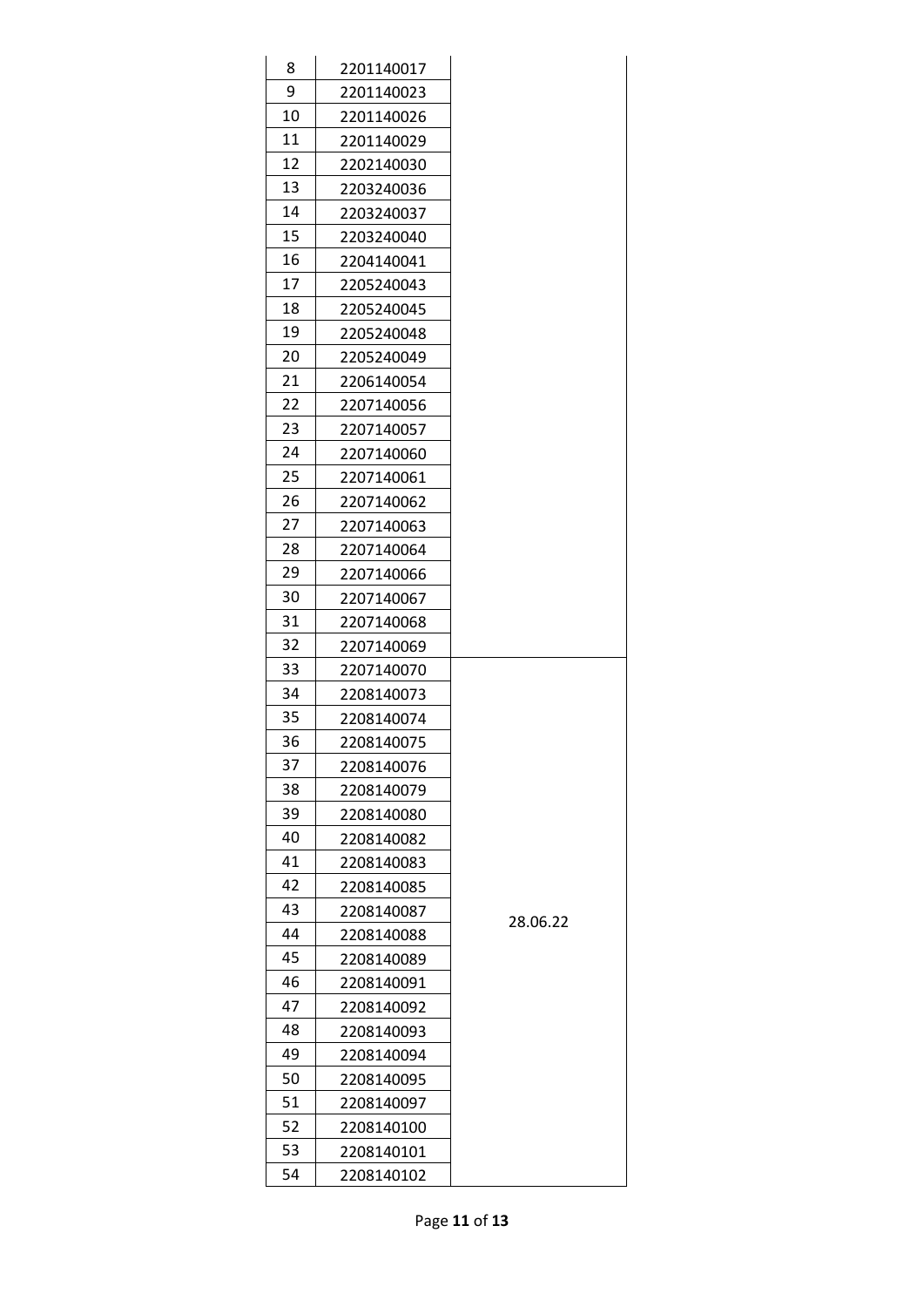| 55  | 2208140104 |          |
|-----|------------|----------|
| 56  | 2208140107 |          |
| 57  | 2208140108 |          |
| 58  | 2209240109 |          |
| 59  | 2209240112 |          |
| 60  | 2209240118 |          |
| 61  | 2209240126 |          |
| 62  | 2209240128 |          |
| 63  | 2209240131 |          |
| 64  | 2209240132 |          |
| 65  | 2209240134 |          |
| 66  | 2209240138 |          |
| 67  | 2209240139 |          |
| 68  | 2209240143 |          |
| 69  | 2209240147 |          |
| 70  | 2209240150 |          |
| 71  | 2209240152 |          |
| 72  | 2209240156 |          |
| 73  | 2209240158 |          |
| 74  | 2209240163 |          |
| 75  | 2209240165 |          |
| 76  | 2209240166 |          |
| 77  | 2210140167 |          |
| 78  | 2210140168 |          |
| 79  | 2211140170 |          |
| 80  | 2211140172 | 29.06.22 |
| 81  | 2211140173 |          |
| 82  | 2211140175 |          |
| 83  | 2211140176 |          |
| 84  | 2211140177 |          |
| 85  | 2211140178 |          |
| 86  | 2211140179 |          |
| 87  | 2212240180 |          |
| 88  | 2212240181 |          |
| 89  | 2212240183 |          |
| 90  | 2212240184 |          |
| 91  | 2212240185 |          |
| 92  | 2212240186 |          |
| 93  | 2212240187 |          |
| 94  | 2212240188 |          |
| 95  | 2212240189 |          |
| 96  | 2212240191 |          |
| 97  | 2212240192 |          |
| 98  | 2212240193 |          |
| 99  | 2212240194 | 30.06.22 |
| 100 | 2212240195 |          |
| 101 | 2213340197 |          |